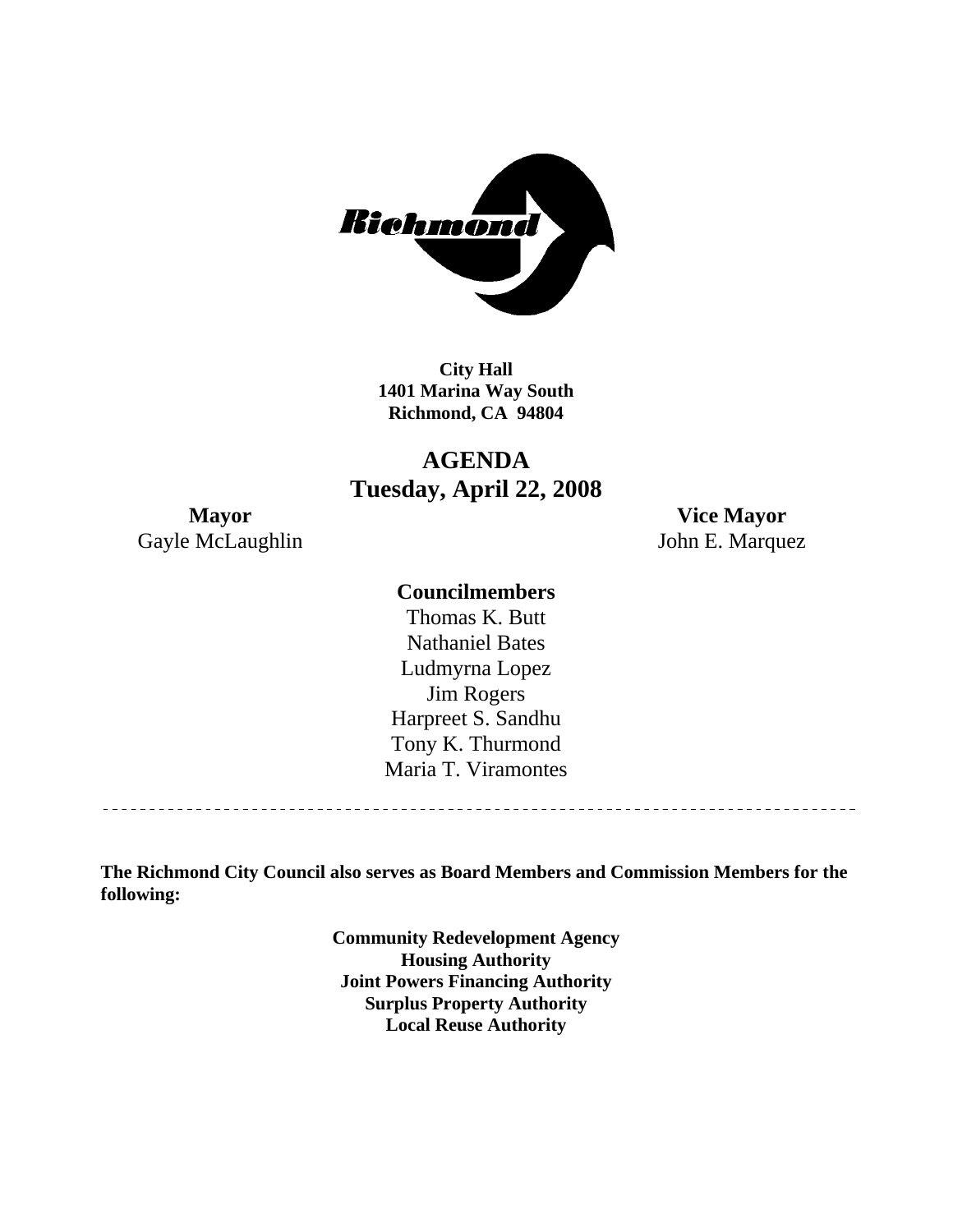# **MEETING PROCEDURES**

The City of Richmond encourages community participation at its City Council meetings and has established procedures that are intended to accommodate public input in a timely and time-sensitive way. As a courtesy to all members of the public who wish to participate in City Council meetings, please observe the following procedures:

**PUBLIC COMMENT ON AGENDA ITEMS:** Anyone who desires to address the City Council on items appearing on the agenda must complete and file a pink speaker's card with the City Clerk **prior** to the City Council's consideration of the item. Once the City Clerk has announced the item and discussion has commenced, no person shall be permitted to speak on the item other than those persons who have submitted their names to the City Clerk. Your name will be called when the item is announced for discussion. **Each speaker will be allowed TWO (2) MINUTES to address the City Council on NON-PUBLIC HEARING items listed on the agenda.** 

**OPEN FORUM FOR PUBLIC COMMENT:** Individuals who would like to address the City Council on matters not listed on the agenda or on **Presentations, Proclamations and Commendations, Report from the City Attorney, or Reports of Officers** may do so under Open Forum. All speakers must complete and file a pink speaker's card with the City Clerk **prior** to the commencement of Open Forum. **The amount of time allotted to individual speakers shall be determined based on the number of persons requesting to speak during this item. The time allocation for each speaker will be as follows: 15 or fewer speakers, a maximum of 2 minutes; 16 to 24 speakers, a maximum of 1 and one-half minutes; and 25 or more speakers, a maximum of 1 minute.** 

#### **SPEAKERS ARE REQUESTED TO OCCUPY THE RESERVED SEATS IN THE FRONT ROW BEHIND THE SPEAKER'S PODIUM AS THEIR NAME IS ANNOUNCED BY THE CITY CLERK.**

**CONSENT CALENDAR:** Consent Calendar items are considered routine and will be enacted, approved or adopted by one motion unless a request for removal for discussion or explanation is received from the audience or the City Council. A member of the audience requesting to remove an item from the Consent Calendar must complete and file a speaker's card with the City Clerk **prior to the City Council's consideration of Item C, Agenda Review.** An item removed from the Consent Calendar may be placed anywhere on the agenda following the City Council's agenda review.

*The City Council's adopted Rules of Procedure recognize that debate on policy is healthy; debate on personalities is not. The Chairperson has the right and obligation to cut off discussion that is too personal, too loud, or too crude.* 

**\*\*\*\*\*\*\*\*\*\*\*\*\*\*\*\*\*\*\*\*\*\*\*\*\*\*\*\*\*\*\*\*\*\*\*\*\*\*\*\*\*\*\*\*\*\*\*\*\*\*\*\*\*\*\*\*\*\***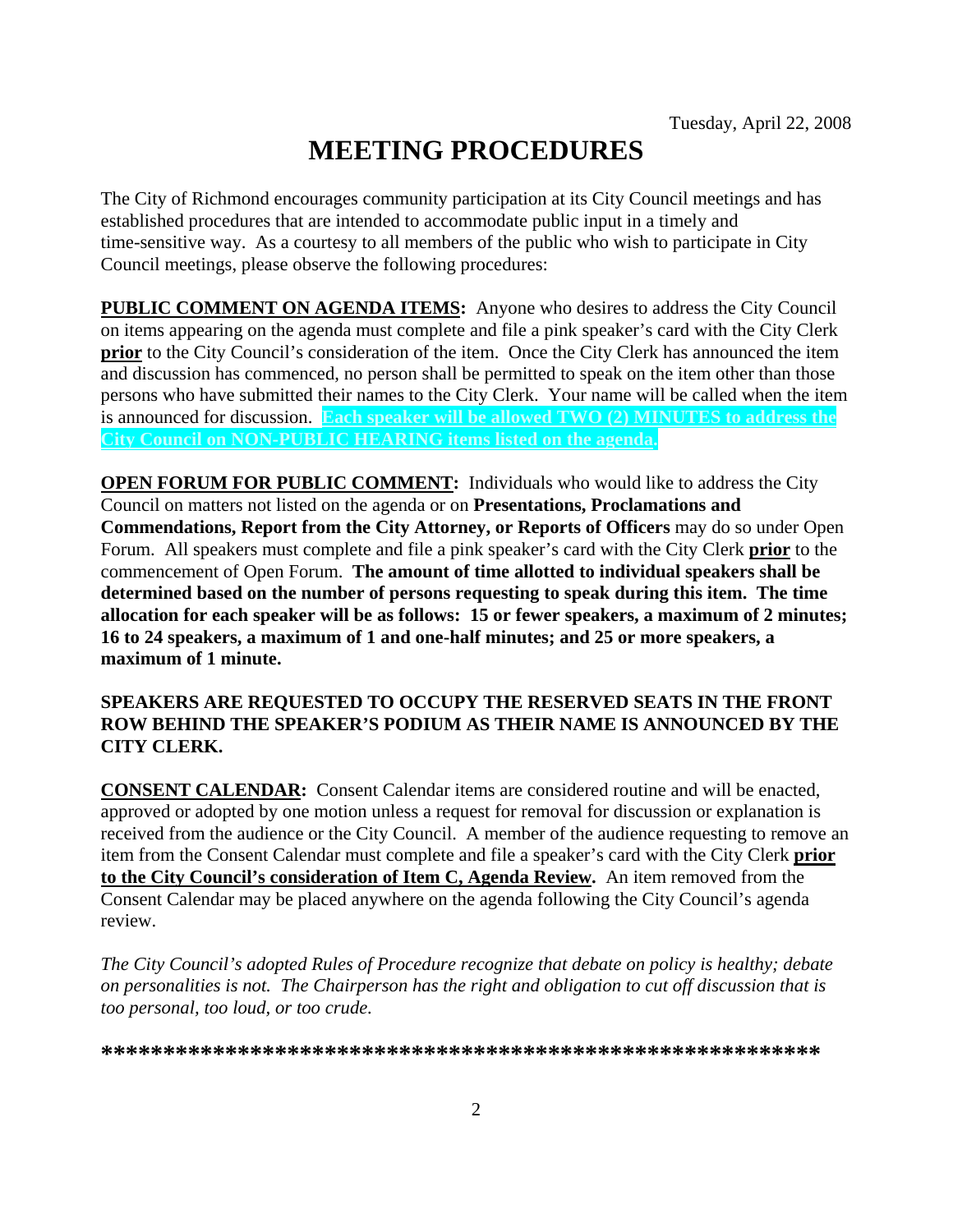Tuesday, April 22, 2008

## **Evening Open Session**  5:30 p.m.

#### **A. ROLL CALL**

#### **B. PUBLIC COMMENT**

#### **C. ADJOURN TO CLOSED SESSION**

## **Closed Session**

Shimada Room of City Hall

#### **A. CITY COUNCIL**

 **A-1.** CONFERENCE WITH LABOR NEGOTIATORS (Government Code Section 54957.6):

City Designated Representative(s): Bill Lindsay, Leslie Knight, Lisa Stephenson, Bruce Soublet, and Chris Magnus Counsel: Jack Hughes, Liebert Cassidy Whitmore Employee Organization or unrepresented employee(s): Richmond Police Officers' Association (RPOA), and Richmond Police Management Association (RPMA)

**\*\*\*\*\*\*\*\*\*\*\*\*\*\*\*\*\*\*\*\*\*\*\*\*\*\*\*\*\*\*\*\*\*\*\*\*\*\*\*\*\*\*\*\*\*\*\*\*\*\*\*\*\*\*\*\*\*\*\*\***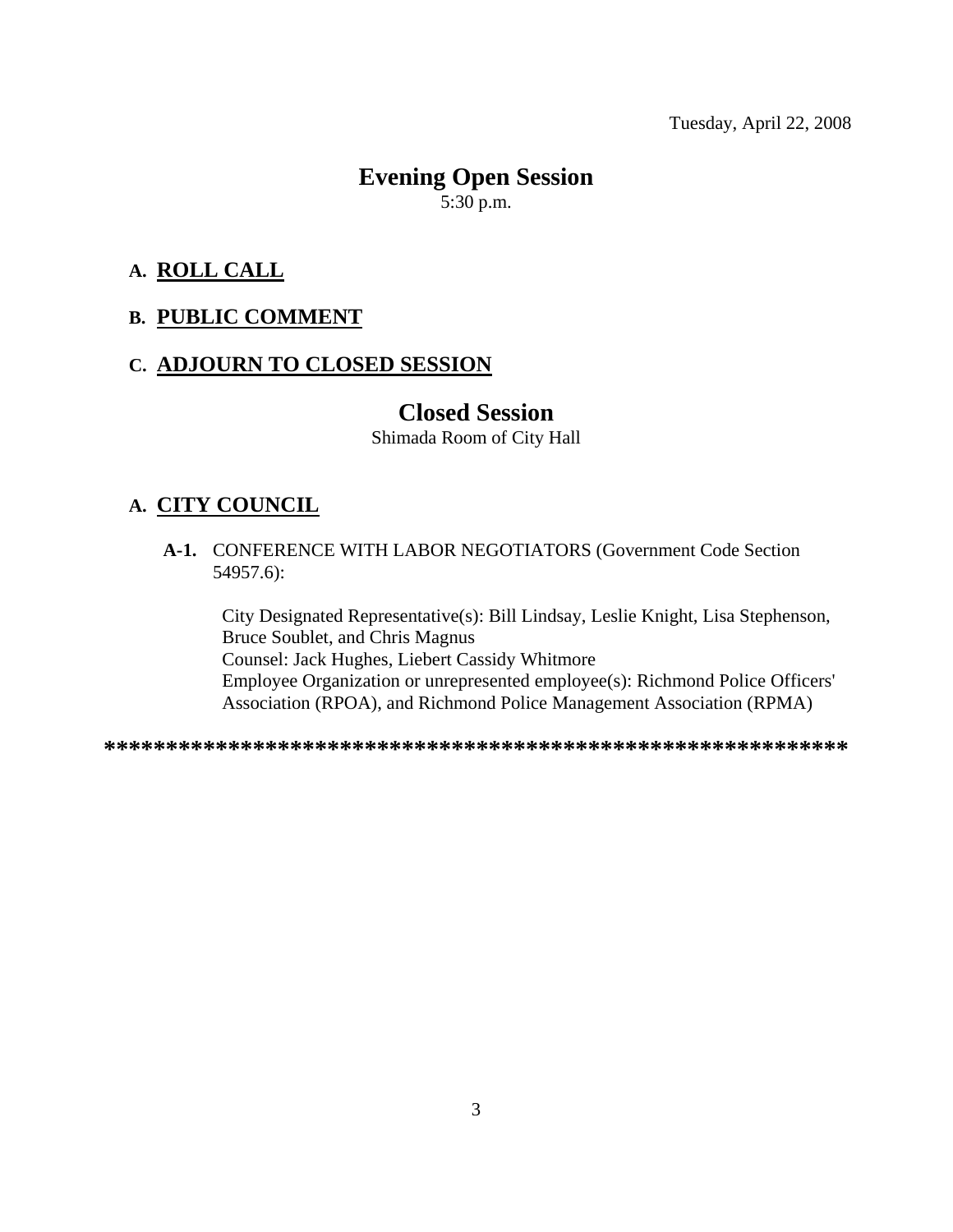## **Special Joint Meeting of the Richmond Community Redevelopment Agency/City Council**

6:30 p.m.

## **A. ROLL CALL**

## **B. STATEMENT OF CONFLICT OF INTEREST**

#### **C. OPEN FORUM FOR PUBLIC COMMENT**

#### **D. PUBLIC HEARINGS**

 **D-1.** (a) Continue deliberation regarding (a) the proposed 2008-2009 Annual Consolidated Action Plan, (b) Adopt a City Council Resolution (Attachment A) approving the 2008-2009 Annual Consolidated Action Plan and authorizing the submittal of the 2008-2009 Annual Consolidated Plan to HUD, and (c) Adopt a Richmond Community Redevelopment Agency Resolution (Attachment B) for the administration of the Community Development Block Grant (CDBG) and Home Investment Partnership (HOME) Programs and authorize the Executive Director to negotiate and execute all contracts with vendors and professional services consultants as detailed in this Agenda Report - Richmond Community Redevelopment Agency (Steve Duran/Patrick Lynch 307-8140).

#### **E. CONSENT CALENDAR**

 **E-1.** APPROVE - minutes of the Regular Meeting held on April 1, 2008 - City Clerk's Office (Diane Holmes 620-6513).

#### **F. ADJOURNMENT**

**\*\*\*\*\*\*\*\*\*\*\*\*\*\*\*\*\*\*\*\*\*\*\*\*\*\*\*\*\*\*\*\*\*\*\*\*\*\*\*\*\*\*\*\*\*\*\*\*\*\*\*\*\*\*\*\*\*\*\*\***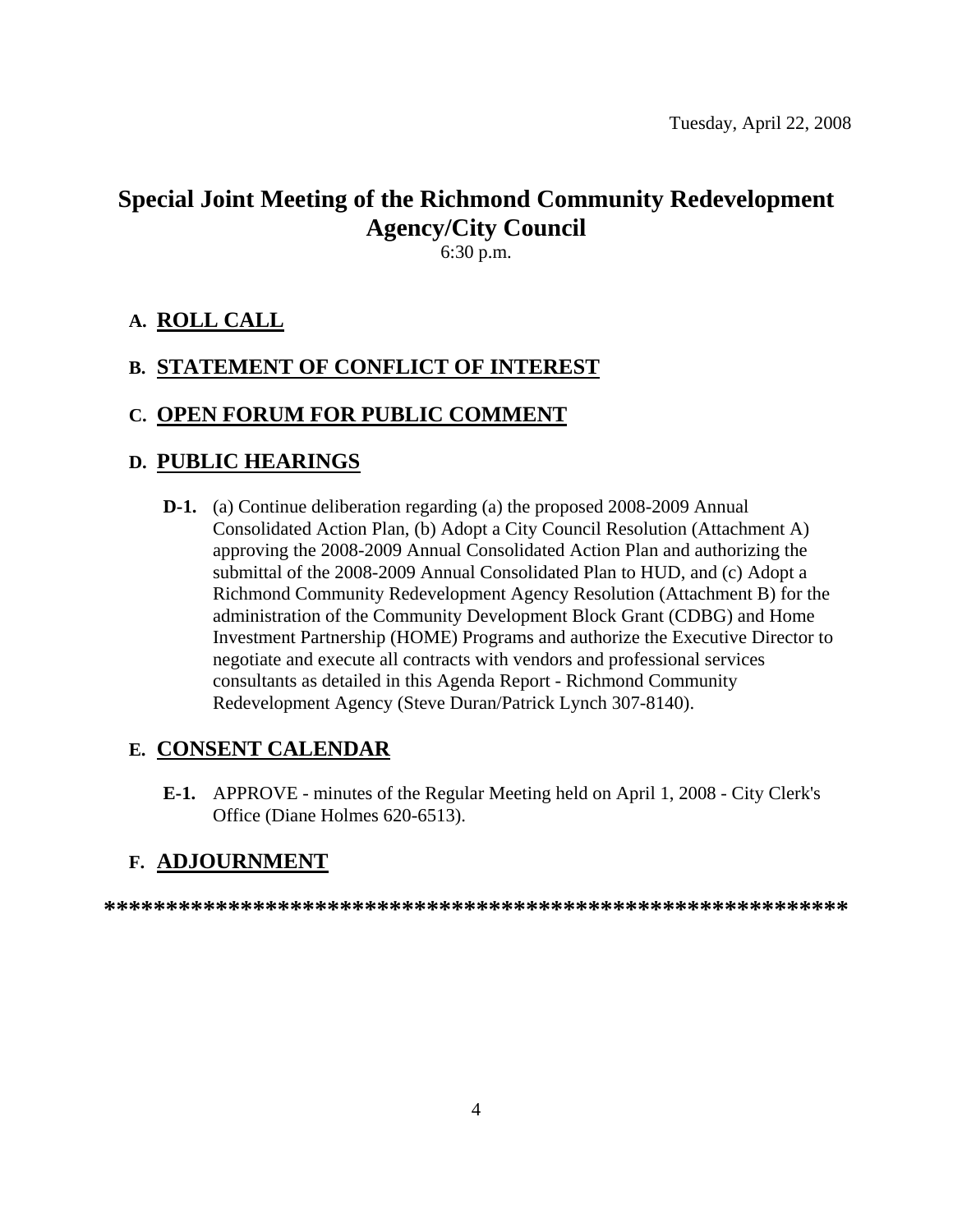Tuesday, April 22, 2008

## **CITY COUNCIL**  7:00 p.m.

## **A. ROLL CALL**

#### **B. STATEMENT OF CONFLICT OF INTEREST**

#### **C. AGENDA REVIEW**

#### **D. PRESENTATIONS, PROCLAMATIONS, AND COMMENDATIONS**

- **D-1.** Presentation of a Certificate of Recognition in honor of the 92nd birthday of Mother Novelean Harris - (Councilmember Bates 620-6581).
- **D-2.** Presentation of Kennedy High School students Rayshana Brown and Esther Taufa and Richmond High School students Jaimee Dickerson and Marvin Salazar and their award-winning two-minute video on global warming, which led to Marvin Salazar being named a California Climate Champion and one of three students to represent the United States at global warming conferences in London, United Kingdom on March 24-30, 2008, and Kobe, Japan on May 18-25, 2008 - (Mayor McLaughlin 620-6503).
- **D-3.** Status report on Doctors Medical Center, San Pablo from Supervisor John Gioia, Contra Costa County - (Councilmember Lopez 778-8462).
- **D-4.** Receive a report from Dan Boatwright, Sacramento Advocates, on the status of the State Budget and its potential impact on the City of Richmond - (Councilmember Bates 620-6581).
- **D-5.** Receive a presentation from Nancy Baer, Manager of the Injury Prevention Promotions Project, Contra Costa County entitled "Richmond Pedestrian Project-- Results and Recognition" - City Manager's Office (Bill Lindsay 620-6512).
- **D-6.** Proclamation recognizing May 2008 as Older Americans Month (Mayor McLaughlin 620-6503).
- **D-7.** Proclamation recognizing May 2008 as National Historic Preservation Month (Mayor McLaughlin 620-6503).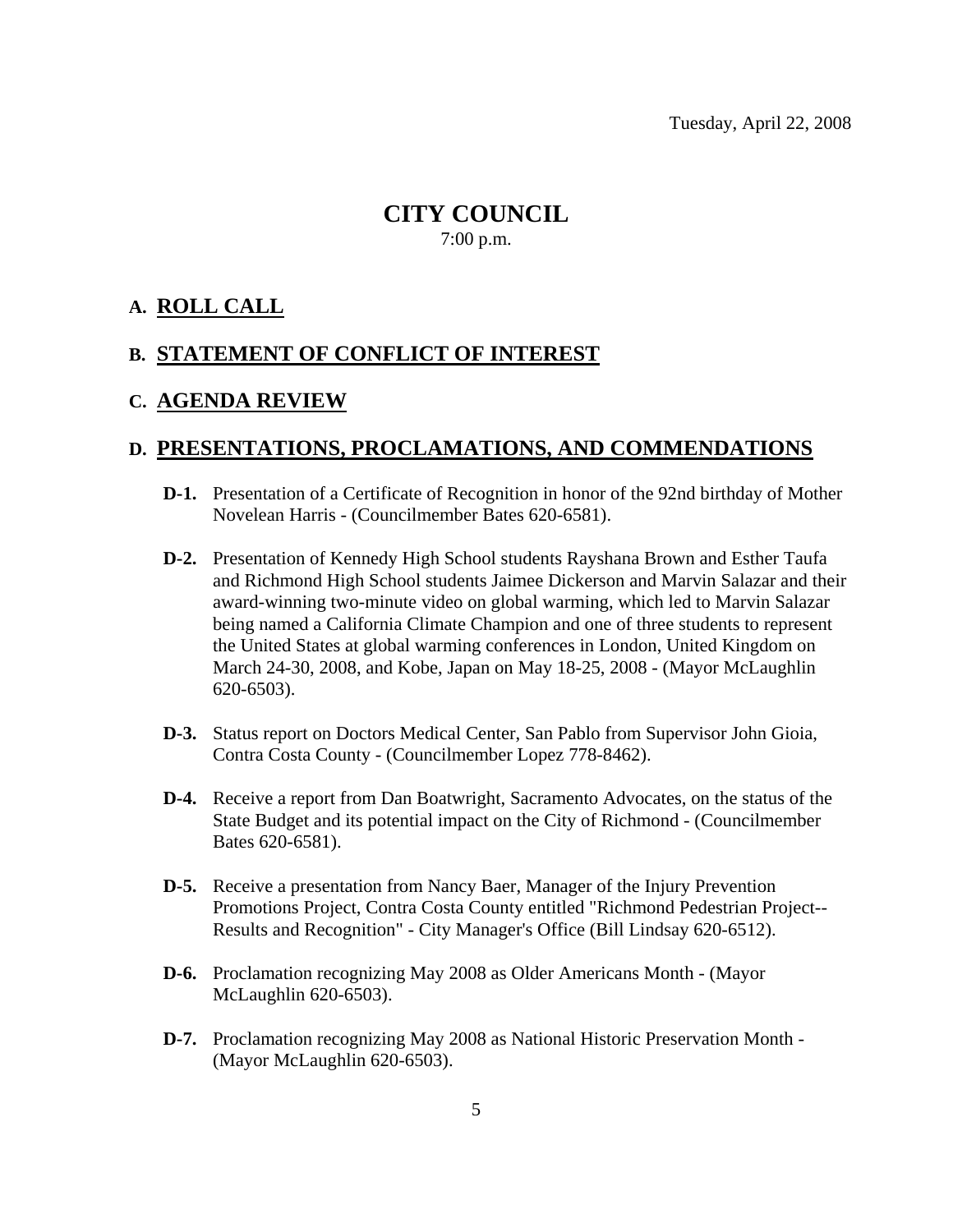## **E. REPORT FROM THE CITY ATTORNEY OF FINAL DECISIONS MADE AND NON-CONFIDENTIAL DISCUSSIONS HELD DURING CLOSED SESSION**

## **F. CONSENT CALENDAR**

- **F-1.** APPROVE as an additional recommendation to the East Bay Regional Park District (EBRPD) the completion of 3 Bay Trail segments as proposed by the Trails for Richmond Action Committee (TRAC) for inclusion in the proposed Measure AA Bond Extension for the November 2008 ballot - (Mayor McLaughlin 620-6503).
- **F-2.** APPPROVE the second eCivis Incorporated contract amendment for a city-wide grant locator database and support to City departments in applying for grants in the amount of \$29,500, at a total cost not to exceed \$96,575 - City Manager's Office (Bill Lindsay 620-6512).

## **G. PUBLIC HEARINGS**

## **H. OPEN FORUM FOR PUBLIC COMMENT**

## **I. STUDY AND DIRECTION TO STAFF SESSION**

The purpose of the study session is a follows:

- **I-1.** Hear report from staff and give staff direction on a strategy for mitigating blight resulting from buildings left vacant by foreclosure - (Councilmember Butt 236- 7435).
- **I-2.** Discuss and direct staff to confer with the City of Richmond's current West Contra Costa Integrated Waste Management Authority Directors (Chair Marquez, Bates and Lopez) to establish Leadership in Energy and Environmental Design (LEED) projects as a priority and to implement a solution within six months - (Councilmember Butt 236-7435).

## **J. AGREEMENTS**